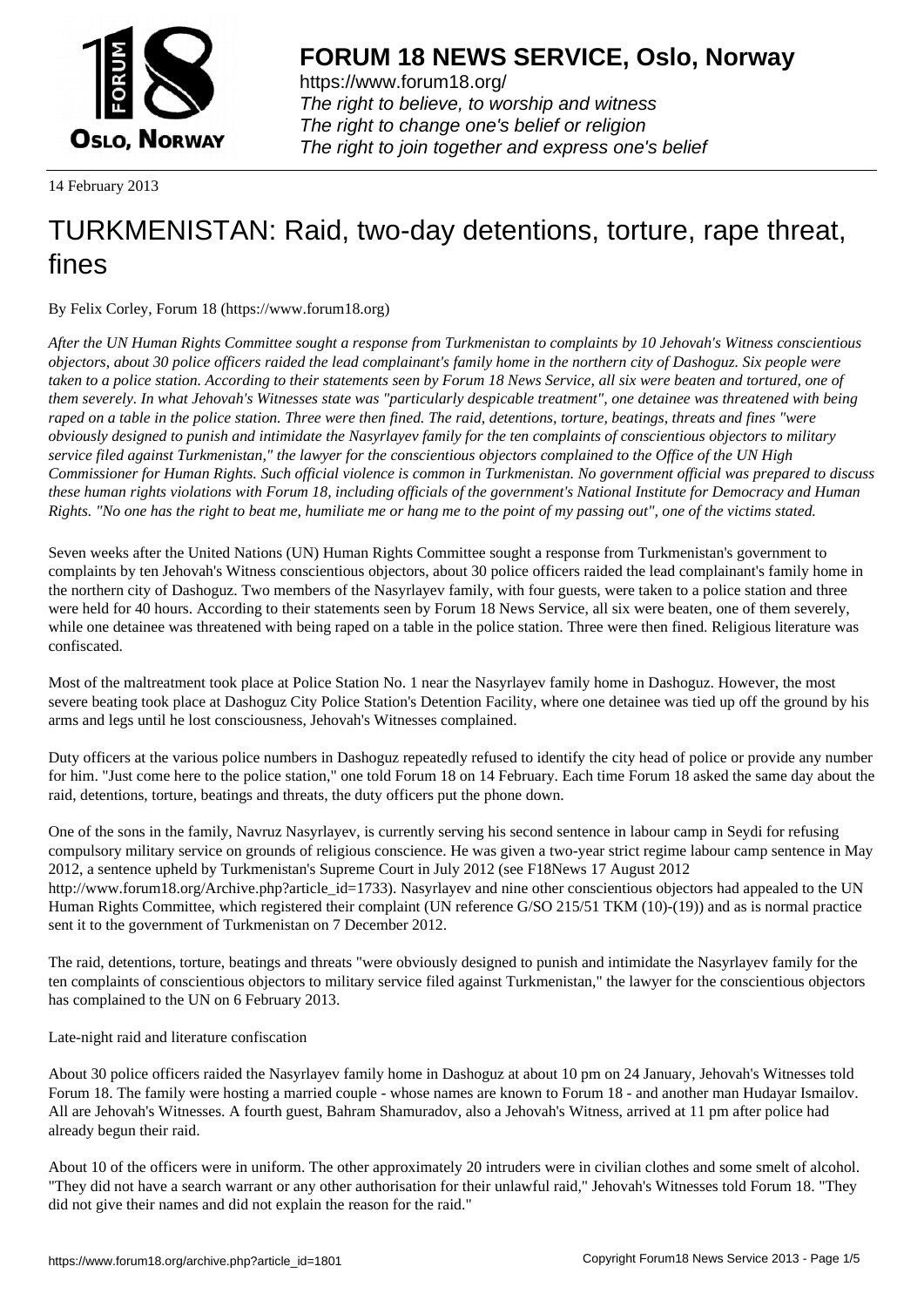The intruders seized the personal belongings of the Nasyrlayev family and their guests, including Jehovah's Witness literature as well as Shamuradov's personal computer. "The victims understood that most of the police officers were from the 6th Department of the Dashoguz Police and that at least one official was from the Prosecutor's Office."

One of the 6th Department police officers was recognised as Serdar Saparov, who is said to have ordered the beating of a Jehovah's Witness prisoner of conscience in 2012 (see F18News 17 August 2012 http://www.forum18.org/Archive.php?article\_id=1733).

The police's 6th Department is notionally responsible for counter-terrorism and organised crime work, but is often very active against people exercising their right to freedom of religion or belief (see eg. F18News 5 September 2012 http://www.forum18.org/Archive.php?article\_id=1737).

### Torture at police station

Police then took Tahir Nasyrlayev and his son Abdurasul to the nearby Police Station No. 1, together with their four guests. "At the police station, the officials repeatedly beat all six persons over their kidneys with plastic bottles filled with water, as well as on the back of their neck," Jehovah's Witnesses complained to Forum 18. "This was done so as not to leave bruising."

Police pressured the Jehovah's Witnesses to sign statements that they had been participating in an "illegal" religious meeting. After initially refusing to sign, two of the six eventually did so and were released at about 2 am on 25 January.

Police continued to beat the husband of the married couple, Jehovah's Witnesses told Forum 18, although he suffers with a herniated disc and osteochondrosis (painful swelling of the upper part of the shinbone, just below the knee). They also beat Tahir Nasyrlayev "in addition to mocking and cursing them". At 4 am on 25 January, police stopped beating them and put them in a detention cell, where they were held for the next ten hours.

The two men were then taken to the City Police headquarters, where they were accused of violating Article 205 of the Code of Administrative Offences ("Violation of the law on religious organisations") for allegedly holding an "illegal" religious meeting. At 11 pm on 25 January, police returned them to the local police station, where they were put in a detention cell with about 10 other prisoners.

## Torture and rape threat

The wife of the married couple was singled out for what Jehovah's Witnesses state was "particularly despicable treatment" at Police Station No. 1. She protested and tried to intervene when police beat her husband in her presence. Officers then took her into another room, where she could still hear the beating.

Officers tried to pressure her to write a statement that she and her friends had been conducting "illegal" religious activity, saying that they would otherwise prosecute her husband on criminal charges, but she refused. They then screamed at her, kicked her in the kidneys, spat in her face and dragged her by the hair. When she said she would file a complaint against them if they did not stop, they threatened to kill her and her husband.

The police then threatened to rape her if she refused to sign a statement that she had not been mistreated. One uniformed officer told her she had 10 minutes to consider her decision.

"He pointed to a table in the room and said he would be the first to rape her on the table and that the other officers would do so afterwards," Jehovah's Witnesses complained. "This policeman then turned to the other police and said that those who wanted to participate in the rape should stay and the rest should leave. Some of the police left. The remaining police then threatened that they would bring her husband into the room to witness their despicable actions."

Under this pressure, she signed a statement that she did not have any complaints against the police. She was freed at about 3.30 am on 25 January and driven home by police in a white car.

#### Severe beating

Shamuradov, who arrived at the Nasyrlayevs' home while the police raid was underway, was immediately taken to Police Station No. 1, where he said he was repeatedly kicked and punched in the kidneys. Police tried to pressure him to sign a statement that he had been participating in a meeting of an "illegal sect". At about midnight he was taken to the city Police Station's detention facility. When a new shift arrived at 9 am on 25 January, interrogations resumed. He was again beaten and mocked.

In the early afternoon, the police took a rope and tied Shamuradov by his hands and feet spread eagled to the bars of the cell, Jehovah's Witnesses complained. He could not touch the floor. He was kept in this position for several hours and eventually passed out from the pain.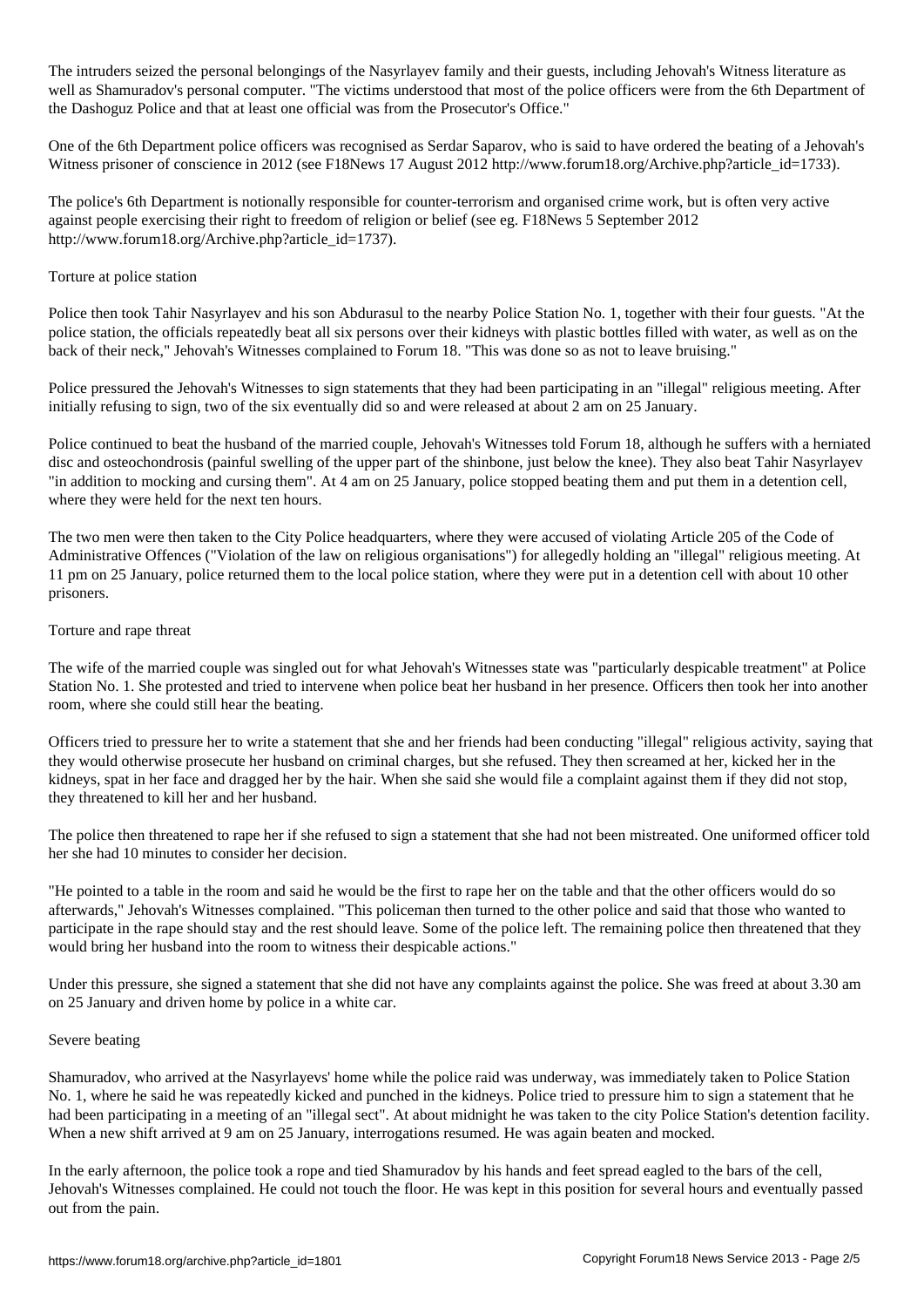When he regained consciousness he was taken back to the Dashoguz City Police Station, where he was charged with the two others. He was held overnight with them in Police Station No. 1's detention cell.

UN Committee against Torture finding

In 2011 the UN Committee against Torture found that, in Turkmenistan, "persons deprived of their liberty are tortured, ill-treated and threatened by public officers, especially at the moment of apprehension and during pretrial detention, to extract confessions and as an additional punishment after the confession" (UN reference CAT/C/TKM/CO/1 http://www.unhcr.org/refworld/docid/4ef0540f2.html).

## Fines

On the morning of 26 January, police took the three men – Tahir Nasyrlayev, Shamuradov and the husband of the married couple to Dashoguz City Court. At "very brief" separate trials in the afternoon, Judge Maksat Myradov found all three guilty under Administrative Code Article 205, Parts 1 and 2.

Each was fined 750 Manats (1,450 Norwegian Kroner, 195 Euros or 265 US Dollars), an official of the City Court confirmed to Forum 18 from Dashoguz on 13 February. The sum is about two months' average local wages for those in work. The three were then freed, about 40 hours after being detained.

Shamuradov's verdict – seen by Forum 18 – claims that in the Nasyrlayev family home on the evening of 24 January he "participated in the activity of the religious group Jehovah's Witnesses, which is specifically and officially not registered by Turkmenistan's Justice Ministry". The verdict notes that it cannot be appealed against.

All unregistered exercise by groups of people of freedom of religion and belief in Turkmenistan is illegal (see Forum 18's Turkmenistan religious freedom survey at http://www.forum18.org/Archive.php?article\_id=1676).

Forum 18 was unable to find out from Judge Myradov why he fined the three Jehovah's Witnesses. Each time Forum 18 called on 13 February, the man who answered his phone listened in silence for some time before putting the phone down.

Forum 18 was unable to reach the new head of the Dashoguz Region Gengesh (Council) for Religious Affairs (and also regional imam) Annaoraz Repov, or his deputy Hudainazar Artykov. The telephone at their office in Dashoguz went unanswered each time Forum 18 called on 13 and 14 February.

Some state officials in the Gengesh for Religious Affairs, which restricts freedom of religion or belief for all, have a dual role as clergy within religious communities (see F18News 13 October 2009 http://www.forum18.org/Archive.php?article\_id=1361).

## Complaints

In the days after their ordeal, five of the Jehovah's Witnesses taken to the police station and beaten wrote letters of complaint to various state agencies, including President Gurbanguly Berdymukhamedov, the General Prosecutor's Office in the capital Ashgabad [Ashgabat], the Prosecutor's Office in Dashoguz and the State Commission for Reviewing Citizens' Communications Concerning Activities of Law-Enforcement Agencies in Ashgabad.

In his 30 January letter of complaint, seen by Forum 18, Shamuradov told President Berdymukhamedov that he had been punished simply for following his faith. "No one has the right to beat me, humiliate me or hang me to the point of my passing out for this, since Turkmenistan's Constitution says in Article 12 that every citizen of Turkmenistan has the right to choose for himself any religion. I therefore request that you take immediate measures to punish the law-breakers."

The five have not received any response to their complaints, Jehovah's Witnesses told Forum 18.

The five Jehovah's Witnesses' lawyer also submitted a complaint on 6 February to the Office of the UN High Commissioner for Human Rights (OHCHR), with a copy to President Berdymukhamedov and the General Prosecutor's Office in Ashgabad.

The lawyer told the OHCHR that they think the police raid and brutality was directly linked with complaints to the OHCHR by the 10 Jehovah's Witness conscientious objectors to military service. "The above actions which targeted the family of Navruz Nasyrlayev and their guests - just a few weeks after the above mentioned ten complaints were communicated to Turkmenistan - were obviously designed to punish and intimidate the Nasyrlayev family for the ten complaints of conscientious objectors to military service filed against Turkmenistan on 7 September 2012".

"On behalf of Navruz Nasyrlayev and the other nine complainants, I request that the [UN Human Rights] Committee ask that Turkmenistan desist from any further acts of direct or indirect coercion of the [complainants]," the lawyer asked.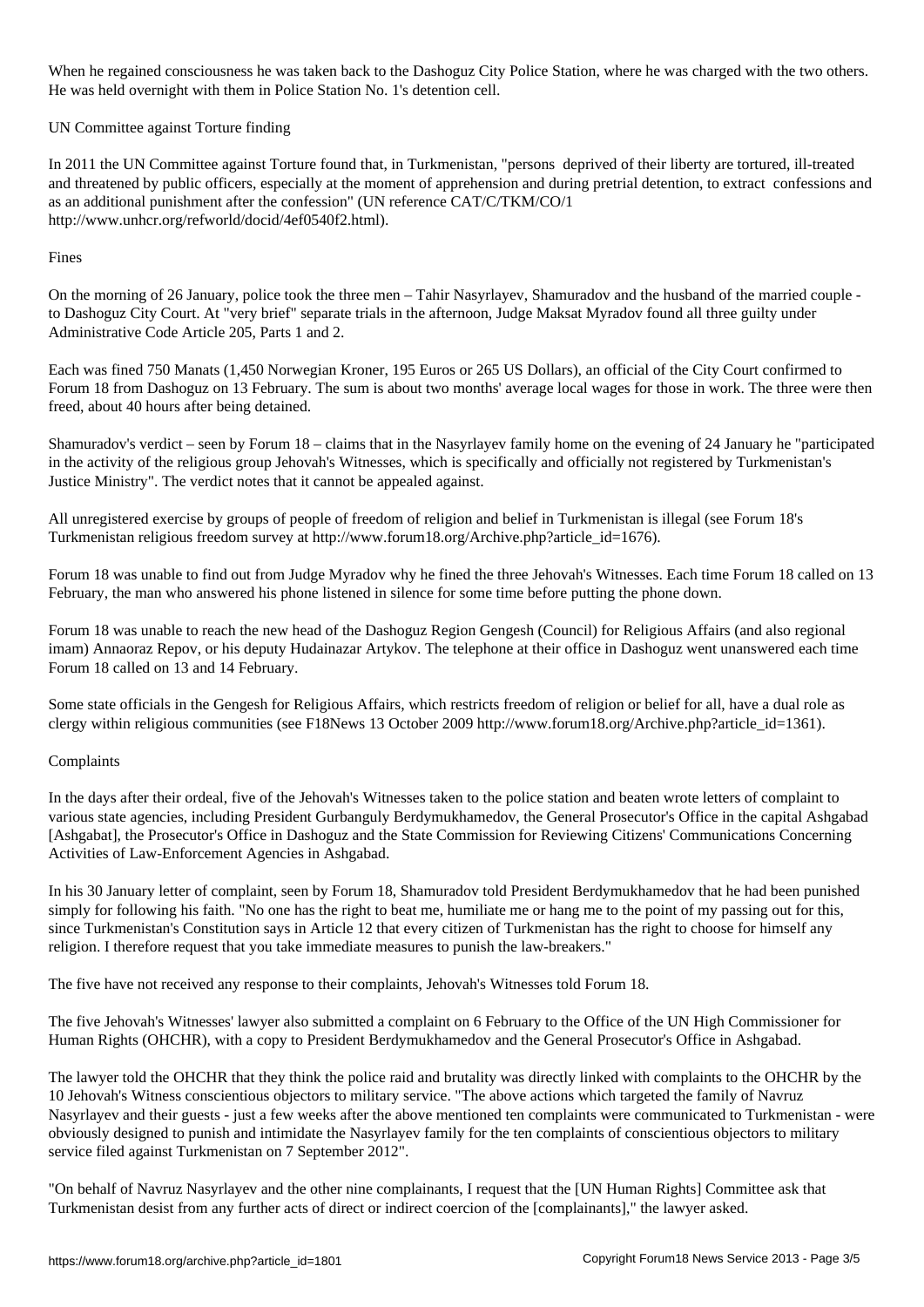Turkmenistan constitutious objectors, with four new imprison constitution conservation conservation  $\mathcal{A}$ F18News 18 February 2013 http://www.forum18.org/Archive.php?article\_id=1802).

### No comment - as usual

As is usually the case over such human rights violations, no official at the national level in Ashgabad was prepared to comment to Forum 18 on the raid, detentions, torture, beatings, threats and fines. Gurbanberdy Nursakhatov, Deputy Chair of the government's Gengesh for Religious Affairs, identified himself when Forum 18 called on 13 February. However, he put the phone down as soon as Forum 18 identified itself. Subsequent calls went unanswered.

Pirnazar Hudainazarov, Chair of the Mejlis (Parliament) Committee on the Protection of Human Rights and Freedoms, insisted to Forum 18 on 13 February that its questions on the raids, beatings, threats, religious literature confiscation and fines "should be addressed not to me but to the Foreign Ministry". And he added: "I'm not authorised to deal with such questions", before putting the phone down.

An official of the government's National Institute for Democracy and Human Rights in Ashgabad told Forum 18 on 13 February that its Director, Yazdursun Gurbannazarova, was travelling elsewhere in Turkmenistan.

However, Shemshat Atajanova, a Head of Department at the Institute, insisted the same day that she could "give nothing" by telephone. "We need concrete facts," she told Forum 18. "We have to investigate what happened." Asked if her Institute would do so, Atajanova said those affected would have to send their appeal to the Institute in writing. Asked why such raids, literature confiscations, torture, police brutality and fines keep occurring, she responded that one cannot act on the basis of unverified claims. She made no comment on the findings of the UN Committee against Torture.

## Earlier Dashoguz police violence

The raid on the Nasyrlayev home and the subsequent raid, detentions, torture, beatings, threats and fines came four months after police in the same city also used violence during a raid on a local Protestant family.

In September 2012, police and local officials raided the Path of Faith Church in Dashoguz, which meets in the home of the Shirmedov family. Police confiscated religious literature and took 15 church members to the police station for questioning. The mother of the family, 68-year-old Kerime (Klara) Ataeva, who stayed behind at the house while the others were questioned, had her hands beaten until they bled. Eleven church members were fined in early October under Administrative Code Article 205 (see F18News 2 October 2012 http://www.forum18.org/Archive.php?article\_id=1749).

One of the church members fined complained to Dashoguz Regional Court and to the Prosecutor's Office. However, they both replied to him in December 2012 that the fines could not be challenged, Protestants complained to Forum 18. Police have not returned the confiscated literature.

Turkmenistan imposes strict censorship on religious literature, even including locally-printed books of poetry (see F18News 8 February 2012 http://www.forum18.org/Archive.php?article\_id=1663).

Lebap Region summonses, interrogations, confiscations

Meanwhile, several Protestants in Lebap Region of eastern Turkmenistan have been summoned since the beginning of 2013, Protestants have told Forum 18. Several were summoned to the village council and were interrogated by officials, including representatives of the local Gengesh for Religious Affairs. Officials confiscated Christian literature from them.

Those summoned were forced to write statements about their religious activity. One was asked from which website the individual had downloaded religious materials. Officials warned those summoned not to gather local Protestants for meetings for worship. (END)

For a personal commentary by a Protestant within Turkmenistan, on the fiction - despite government claims - of religious freedom in the country, and how religious communities and the international community should respond to this, see http://www.forum18.org/Archive.php?article\_id=728.

For a personal commentary by another Turkmen Protestant, arguing that "without freedom to meet for worship it is impossible to claim that we have freedom of religion or belief," see http://www.forum18.org/Archive.php?article\_id=1128.

More reports on freedom of thought, conscience and belief in Turkmenistan can be found at http://www.forum18.org/Archive.php?query=&religion=all&country=32.